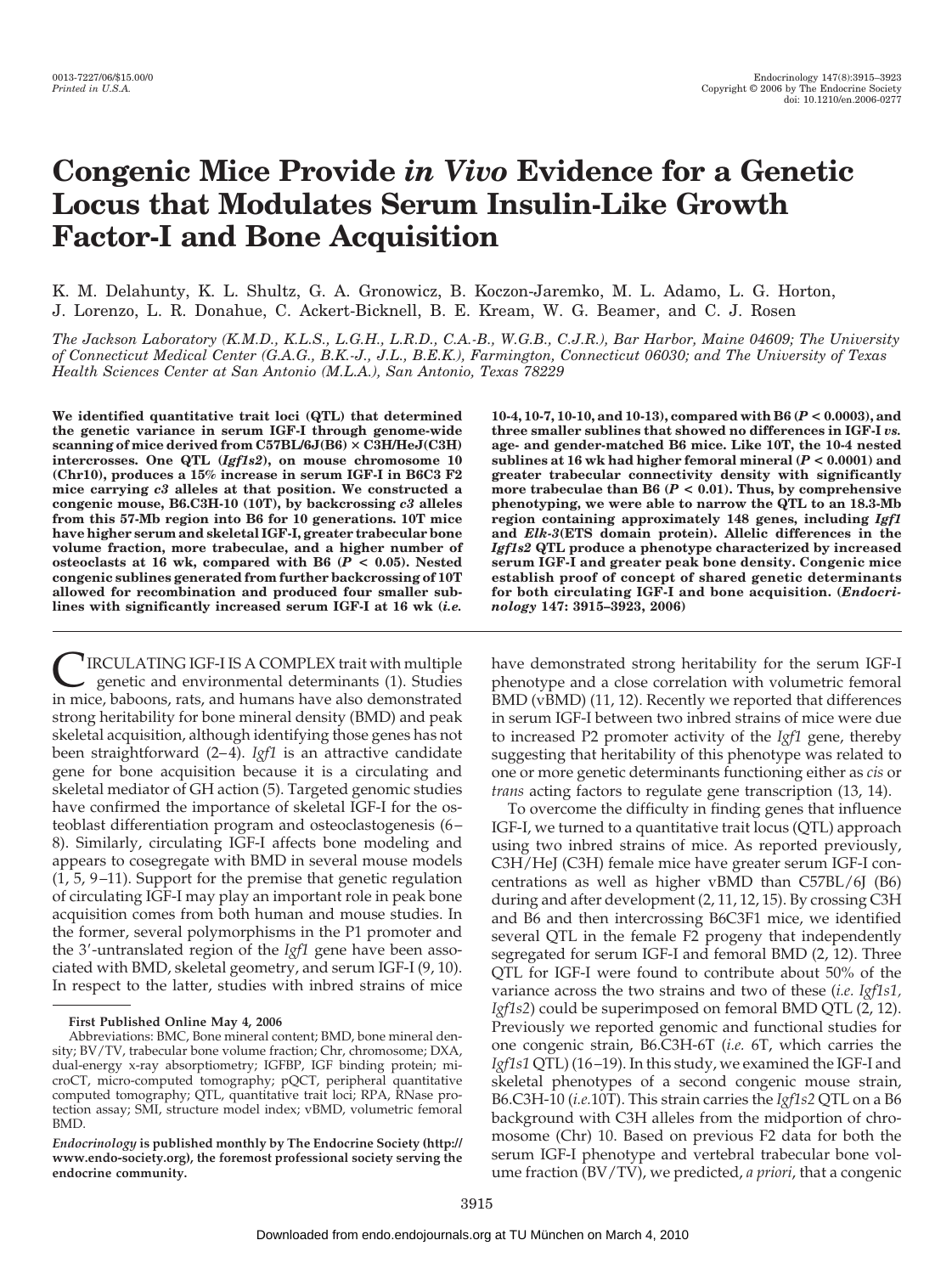strain with this 30-cM region of the Chr 10 genome from C3H would show increased serum IGF-I and greater bone mass (12, 15). Findings from several nested congenic sublines indicated that allelic differences in this QTL profoundly affect both circulating IGF-I and skeletal remodeling.

# **Materials and Methods**

#### *Mice*

The progenitor inbred strains, C3H/HeJ(C3H) and C57BL/6J(B6), are available from The Jackson Laboratory (Bar Harbor, ME; C3H (Jax Research no. 000659) and B6 (Jax Research no. 000664). BMD and IGF-I data on these two strains have been published previously (2, 11, 15). The congenic strain, B6.C3H-10T (10T), was generated by introgressing a region of Chr 10 from C3H into a B6 background for 10 generations. This region contains *Igfsl2*, a QTL affecting serum IGF-I (12). Recombination of 10T mice through intercrossing brother-sister pairs led to the generation of 10T sublines, numbered by their production. Currently there are eight sublines (10-1, 10-2, 10-3, 10-4, 10-5, 10-7, 10-10, 10-13) that have been fully genotyped and phenotyped for serum IGF-I at 8 and 16 wk of age. There are two congenic sublines with complete skeletal phenotyping: 10T and 10-4. Bone parameters in the sublines reported in this study, *i.e.* 10T and 10-4, are always compared with age- and gendermatched B6 progenitors. The animal protocol was approved by Institutional Animal Care and Use Committee at The Jackson Laboratory.

## *Phenotyping*

*Dual-energy x-ray absorptiometry (DXA) scanning by PIXImus.* We used PIXImus (GE-Lunar, Madison, WI) to assess areal whole-body BMD and body composition in 10T congenic and B6 control mice at 8 and 16 wk of age. This methodology has been validated in small animals. PIXImus scanning in mice for bone mineral content (BMC) and percent fat is both accurate and precise, although size must be considered when comparing strains. BMC by PIXImu*s* is highly correlated with mineral content of hydroxyapatite standard of known density ( $r^2 = 0.997$ ).

*Peripheral quantitative computed tomography (pQCT) for volumetric femoral BMD.* vBMD was measured on the entire left femur from groups of female and male B6 and congenic mice. Isolated femur length was measured with digital calipers (Stoelting, Wood Dale, IL), and then femurs were measured for density using the SA Plus densitometer (Orthometrics; Stratec SA Plus Research Unit, White Plains, NY). Calibration of the SA Plus instrument was done with hydroxyapatite standards of known density (50-1000 mg/mm<sup>3</sup>) with cylindrical diameters 2.4 mm and length 24 mm. Assessment of defined thickness aluminum foils indicated accurate measurement of the 0.25-mm-thick foil, whereas a 0.02-mm-thick foil could not be measured. The bone scans were analyzed with two different sets of thresholds to separate bone from soft tissue. Outer high density thresholds of 710 and 570 mg/cm<sup>3</sup> were used to determine cortical bone areas and surfaces. This threshold was selected to yield area values consistent with histomorphometrically derived values. To determine mineral content, a second analysis was carried out with threshold settings of 220 and 400 mg/cm<sup>3</sup>. These lower thresholds were selected so that mineral from most partial voxels (0.07 mm) would be included in the analysis. Density values were calculated from the summed areas and associated mineral contents. Precision of the SA Plus for repeated measurement of a single femur was found to be 1.2%. Isolated femurs were scanned at seven locations at 2-mm intervals, beginning 0.8 mm from the distal ends of the epiphyseal condyles. Due to variation in femur lengths, the femoral head and necks could not be scanned at the same location for each bone and thus was not included in final data. Total vBMD values were calculated by dividing the total mineral content by the total bone volume (bone  $+$  marrow) and expressed as milligrams per cubic millimeter. Periosteal perimeters and cortical thickness data were obtained at the midshaft scan.

*MicroCT (micro-computed tomography) 40 femoral cross-sectional geometry and trabecular morphology.* Femurs from age-, genotype-, and gendermatched mice were scanned using a microCT40 microcomputed tomographic instrument ( $\mu$ CT40, Scanco Medical AG, Bassersdorf, Switzerland) to evaluate cross-sectional geometry at the femoral midshaft and

trabecular bone volume fraction and microarchitecture in the secondary spongiosa of the distal femur (15). The femurs were scanned at low resolution, energy level of 55 KeV, and intensity of 145  $\mu$ A. Eighteen slices were measured at the midpoint of each femur, with an isotropic pixel size of 12  $\mu$ m and slice thickness of 12  $\mu$ m, and used to compute the average total cross-sectional area (square millimeters), bone area (square millimeters), marrow area (square millimeters), and cortical thickness (micrometers). Images of the distal femur were acquired at the same parameters as the femoral midshaft. BV/TV and microarchitecture were evaluated in the secondary spongiosa, starting at approximately 0.6 mm proximal to the growth plate and extending proximally 1.5 mm.

#### *IGF-I measurements*

Serum IGF-I was measured by a RIA (ALPCO, Windham, NH) (16). IGF binding proteins (IGFBPs) were first separated from the IGF-I by an acid dissociation step. This was followed by the addition of a neutralization buffer containing excess recombinant human IGF-II, allowing the IGF-II to bind to the IGFBPs before immunoassay with a human anti-IGF-I polyclonal antibody. The sensitivity of the assay is 0.01 ng/ml IGF-I; the interassay coefficient of variation based on normal standards and pooled serum of C3H and B6 is approximately 6%. There is no cross-reactivity with IGF-II. Standards were included in each assay as well as normal pools from both progenitors. Because of the large numbers of samples run for IGF-I, all values were adjusted to the standard B6 mouse pools using a correction factor to account for interassay variation. In addition to serum measurements, IGF-I in conditioned media was measured using the same assay; the results were then corrected for milligrams of protein in the conditioned medium (*i.e.* nanograms per milligram of protein).

#### *Quantitative PCR*

Samples of liver and bone tissue from 8-wk 10T and B6 controls male mice were extracted for RNA as previously described (17). Briefly, total RNA was isolated from liver and bone using the Total RNA isolation system (Promega, Madison, WI) as per the manufacturer's instructions. RNA was DNAase treated and subsequently purified further using RNA Easy spin columns (QIAGEN, Valencia, CA). RNA quality and quantity were assessed using an Agilent bioanalyzer (Caliper Technologies Corp., Hopkinton, MA). Five hundred nanograms of RNA was converted to cDNA in a reverse transcription reaction, using Superscript II (no. 18064- 014; Invitrogen, Carlsbad, CA) and random hexamers as primers as per the manufacturer's direction. The cDNA was then diluted 1:5 with water. For each PCR, 1  $\mu$ l of diluted cDNA was added to 5  $\mu$ l of 2  $\times$  iTaq SYBR Green Supermix with ROX (catalog no. 170-8851; Bio-Rad Laboratories, Hercules, CA) and 100 nm of each forward and reverse primer in a total reaction volume of 10  $\mu$ l. Cycling conditions were 2 min hold at 50 C; 3 min hold at 95 C; 40 cycles of 95 C, 15 sec; 60 C, 1 min; and all reactions were run on the ABI 7900HT sequence detection system (Applied Biosystems, Warrington UK). Each of the 48 sets of genespecific primers was analyzed by real-time PCR to assess transcript levels, with each primer pair run once per biological replicate. Four biological replicates were run per strain. Differential expression was assessed using a global pattern recognition algorithm (GPR) as previously described (20). In short, the global pattern recognition algorithm assesses each gene as a potential normalizer for all other genes on the run. It then calculates a score based on the fraction of normalizers against which a given gene was found to be significantly different. Fold change is then calculated as previously described (20, 21). In this manner the statistical significance of an observed expression level difference is assessed before fold change is calculated. With numerous normalizers used per examined gene, biases based on any one normalizer are eliminated.

#### *IGF-I RNase protection assay*

A 386-bp DNA fragment consisting of the 3' end of intron 1, the entire 72 bp of exon 2, the contiguous 241 bp containing exon 3, and the 5' end of exon 4 was obtained from a mouse IGF-I clone and was subcloned into pGEM 2 (13). The plasmid was linearized with *Eco*R1, and T7 RNA polymerase was used to synthesize a 32P-labled antisense RNA using  $\alpha$ <sup>-32</sup>P-UTP (DuPont NEN Life Science Products, Boston, MA) and re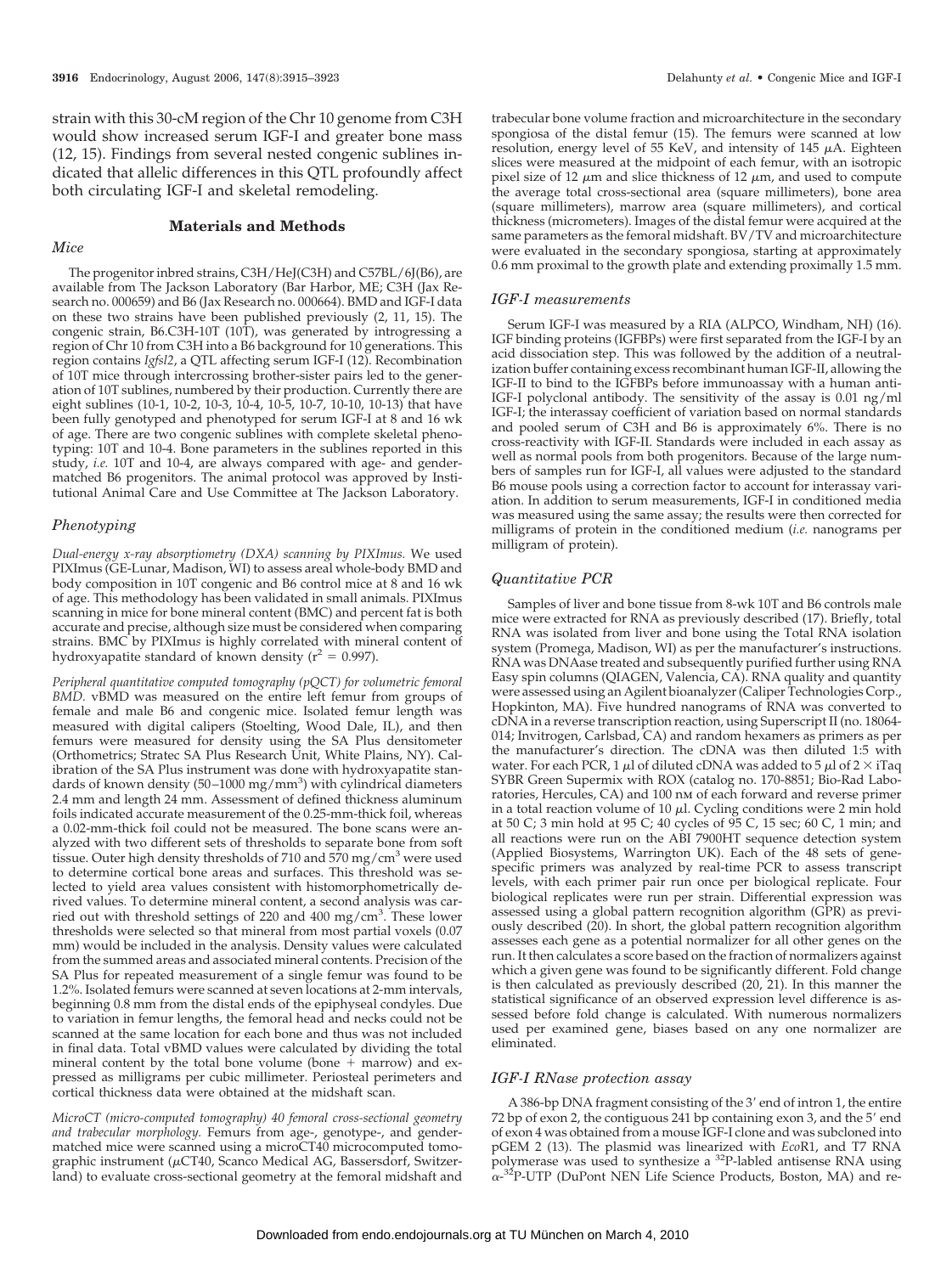agents from Ambion, Inc. (Austin, TX). The probe was hybridized with equivalent amounts of total RNA. Hybridization, subsequent RNase digestion of unhybridized RNA and collection, and electrophoresis of protected probe fragments were carried out as described by Adamo *et al.* (13). Hybridization of the probe to IGF-I mRNAs yields a protected band of 241 nt, reflecting exon 1 transcripts, and a series of bands ranging from approximately 290 to approximately 310 bp, reflecting IGF-I mRNAs initiated from the clusters of exon 2 start sites. RNase protection assays (RPA) for mouse actin used a construct, also supplied by Ambion.

#### *Histomorphometry*

Femurs were dissected free of tissue and fixed in 4% paraformaldehyde at the time the animals were killed. The undecalcified femurs were then dehydrated in increasing concentrations of ethanol, cleared in xylene, and embedded in methyl methacrylate. Five-micrometer-thick longitudinal serial sections were cut on a Reichert-Jung Polycut S microtome (Reichert-Jung, Heidelberg, Germany). Sections were taken from the middle of the femur, in which a central vein is located. Some sections were stained with modified Masson trichrome stain for static measurements (22). Histomorphometric measurements were made in a blinded, nonbiased manner using the OsteoMeasure computerized image analysis system (OsteoMetrics, Inc., Atlanta, GA) interfaced with an Optiphot Nikon microscope (Nikon Inc., Melville, NY) at a magnification  $\vec{p}$   $\times$  20. The terminology and units used are those recommended by the Histomorphometry Nomenclature Committee of the American Society for Bone and Mineral Research (23). All measurements were confined to the secondary spongiosa and restricted to an area between 400 and 2000 m distal to the growth plate-metaphyseal junction of the distal femur. Cortical measurements were made 4000 m distal to the same growth plate.

#### *Adult bone marrow stromal cell cultures for IGF-I*

Bone marrow was removed from 10T and B6 8-wk-male mice and immediately plated in dishes. Adherent cells were removed after 2 d, and these cells were plated in six-well dish plates and cultured for 7 d in DMEM and 10% fetal calf serum with medium change at d 3. After 7 d, medium was replaced with  $\alpha$ MEM, glycerophosphate, and phosphoascorbate. After 24 h, the conditioned medium is removed and assayed for both IGF-I and protein content.

#### *Statistics*

Data are expressed as mean  $\pm$  sem in tables and figures. Statistical evaluation was performed using the JMP (SAS, Cary, NC) ANOVA software program for ANOVA and for linear model regression analyses. The pQCT data were adjusted for effects of body weight and femur length, whereas the DXA (PIXImus) data were adjusted for effects of body weight. Differences between adjusted least squares means for B6 and each congenic subline were tested by Student's *t* test, with significance declared when  $P < 0.05$  was observed. Differences between 8 and 16 wk in serum IGF-I for B6 and the congenic sublines were also tested by ANOVA.

#### **Results**

# *10T congenic mice: circulating, skeletal, and hepatic expression of IGF-I*

Congenic 10T mice (N10F2) were generated by introgressing the locus on Chr 10 (*i.e. Igf1s2*) into a B6 background for 10 generations; details of this technique have previously been reported by our group and others (15). Congenic 10T mice have a background that is 99.6% B6 but carry C3H (*c3*) alleles at one locus (*i.e.* midregion of Chr 10); they do not differ from B6 with respect to birth weight, reproductive capacity, or food consumption. At 8 wk, there was a trend for male 10T mice to have slightly but not significantly greater levels of IGF-I than B6  $(P = 0.20)$ ; female 10Ts at 8 wk did not differ from B6 ( $P = 0.90$ ). But at 16 weeks, we noted higher serum

IGF-I concentrations in both male and female 10T mice, compared with age-matched  $B6$  (n = 15 mice per genotype per gender; male 10T: 280  $\pm$  8 *vs*. B6: 233  $\pm$  7 ng/ml; *P* = 0.0002; female 10T: 287  $\pm$  10 *vs.* B6: 265  $\pm$  7 ng/ml *P* = 0.09). At 20 wk of age,  $10T$  mice of both genders ( $n = 15$  per gender) showed significant differences from B6: male  $10T: 330 \pm 5.9$ *vs.* B6: 304  $\pm$  5.6 ng/ml;  $P = 0.002$ ; female 10T: 341  $\pm$  8.8 *vs.* B6:  $317 \pm 6.9$  ng/ml,  $P = 0.03$ . Despite these IGF-I strain differences, no consistent changes in circulating IGFBPs for 10T, compared with B6, were noted at 16 wk as measured by Western ligand blot (data not shown).

The differences in serum IGF-I were mirrored by expression changes in the liver as determined by RPAs. Eight-week 10T male mice ( $n = 6$  per strain) showed significantly increased exon 2 transcripts of the *Igf1* gene, compared with B6  $(n = 4)$   $(P < 0.05)$  (Fig. 1), a pattern identical with what has been reported for progenitor C3H hepatic transcripts of *Igf1* (13). RT-PCR of 8-wk male liver from 10T and B6 confirmed a  $1.8 \pm 0.6$ -fold greater expression of *Igf1* mRNA in 10T *vs.* B6 ( $P < 0.05$ ). Similarly, in three determinations of 8-wk whole femorae (*i.e.* cortical and trabecular bone plus marrow contents), skeletal *Igf1* mRNA by RT-PCR was  $1.33 \pm 0.08$ fold greater in 10T than B6 ( $P < 0.05$ ). Expression differences in IGF-I in whole bone were also reflected by strain differences in secreted IGF-I from conditioned media of adult bone marrow stromal cells (*i.e.* 10T IGF-I secreted:  $579 \pm 41$  ng/mg protein *vs.* B6 IGF-I secreted:  $350 \pm 20$  ng/mg protein,  $P <$ 0.01). Finally, two important skeletal factors also showed differential strain expression by quantitative PCR of long bones. In 10T mice, Runx2, a bone-specific transcription factor necessary for osteoblast differentiation, exhibited 1.63 fold greater mRNA expression relative to B6 ( $P < 0.05$ ), whereas message for IGFBP-5, an IGFBP regulated by IGF-I, was 2.12-fold higher in 10T than B6 femorae ( $P < 0.05$ ). Thus, serum IGF-I as well as hepatic and skeletal expression of IGF-I was greater in 10T than B6, a pattern also seen in C3H mice (13). Moreover, these strain differences were reflected in secreted IGF-I from adult marrow cells and the expression in bone of two downstream targets of IGF-1 activity, IGFBP-5 and Runx2.

### *Body composition and skeletal phenotyping of 10T*

To determine how allelic changes in circulating and skeletal IGF-I affected body composition, we performed DXA scans by PIXImus in 16-wk 10T and B6 male and female mice. Female 10T mice had modestly higher lean body mass (*P* 0.08 *vs.* B6) and slightly greater percent BMC, compared with B6, even though total body weight did not differ (Table 1). Volumetric BMD of the total femur and midshaft was measured by pQCT. 10T females had nearly identical femoral size as B6 females, with slightly but not significantly greater cortical thickness; there were no differences in cortical bone density or periosteal circumference between strains. Male 10Ts were not different from male B6 for any cortical parameter (data not shown).

When distal femoral BV/TV was measured by microCT, the strain differences between 10T and B6 were gender dependent. Female 10T had significantly higher trabecular BV/TV and trabecular number at 16 wk, compared with B6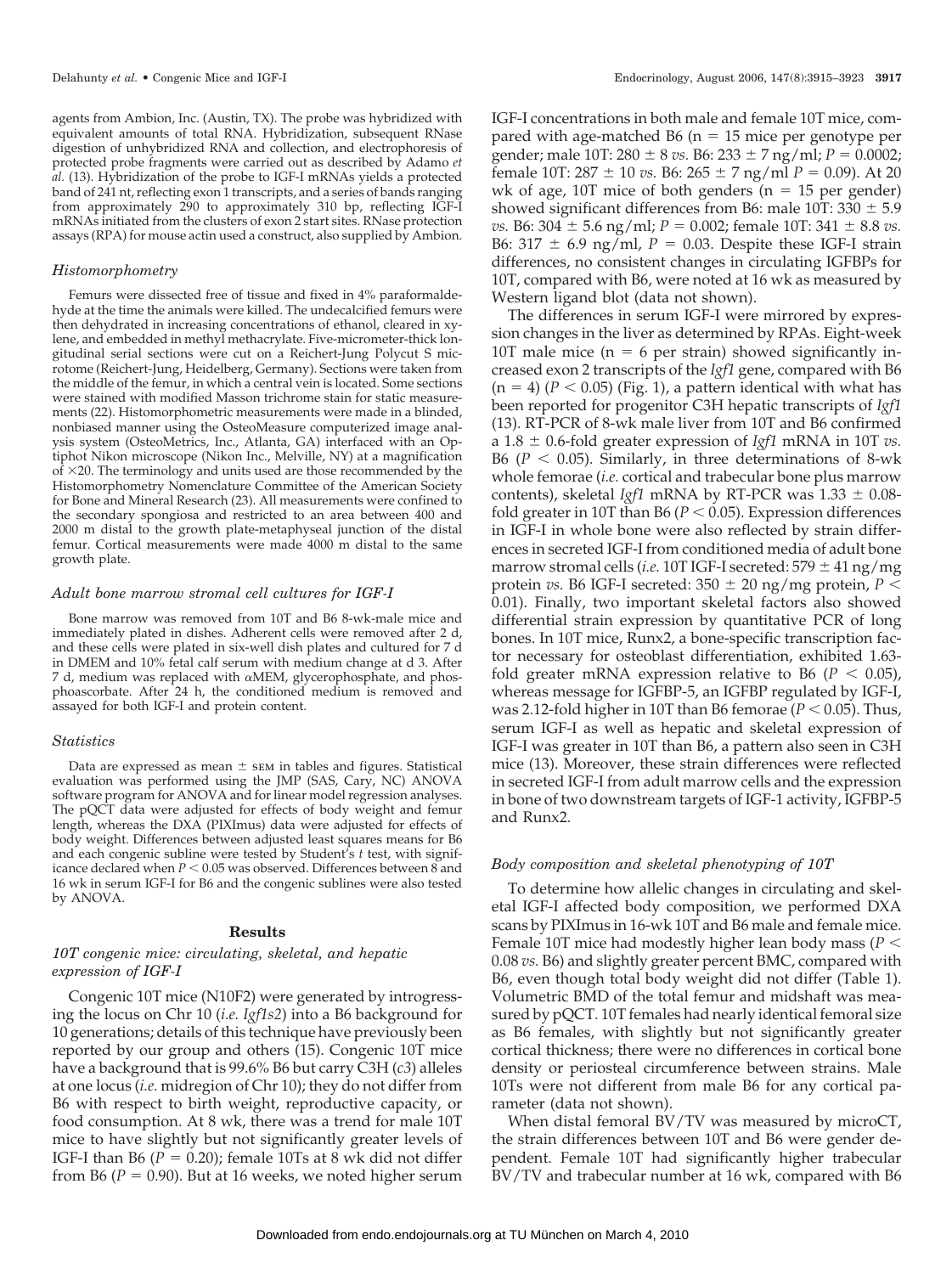

FIG. 1. RPA of IGF-I from B6  $(n = 4)$  and 10T  $(n = 6)$  liver. Mean values for exon 2 but not exon 1 were different between B6 and 10T ( $P < 0.05$ ).

 $(P < 0.01$ ; see Table 2). For male 10T mice, BV/TV was slightly but not significantly higher *vs.* B6, but like female 10T, trabecular number was markedly increased  $(P < 0.005)$ and there was a trend toward lower structure model index (SMI) (Table 2). We next performed dynamic bone histomorphometry from the distal femur of 16-wk congenic and B6 males and females ( $n = 11/\text{strain}$ ). Once again, we found that female 10T mice had higher distal femoral BV/TV than B6 ( $P < 0.05$ ). Also, the number of osteoclasts per bone perimeter and per bone surface was markedly increased in 10T females, compared with B6 females ( $P < 0.01$ ). On the other hand, for males, there were strain differences, compared with B6, that paralleled female 10T changes, but these were not statistically significant (see Table 3).

# *Generation of nested congenic sublines for mapping and phenotyping*

Because the *Igf1s2* QTL mapped by F2 analysis spanned more than 57 Mb of the C3H genome and was carried in the 10T strain, we estimated that more than 500 genes could be contributing to the phenotypic differences between 10T and B6. Hence, to narrow the genomic region and reduce the number of potential candidate genes, we generated nested sublines by backcrossing 10T to B6 and then fixing the recombinants (Fig. 2). We chose to study female nested congenics for two reasons: 1) we mapped the *Igf1s2* QTL in females only (12); and 2) differences in trabecular bone mass by microCT and histomorphometry were greatest in females. Fixed nested congenics as determined by comprehensive genotyping in the Chr 10 locus (see Fig. 2), were then tested for serum IGF-I at both 8 and 16 wk using a minimum of 10 mice per subline per age. We found that serum IGF-I at 8 wk was significantly greater in female 10-4, 10-7, 10-10, and 10-13 than B6 ( $P < 0.05$  by ANOVA), and at 16 wk, sublines 10-4, 10-7, 10-10, and 10-13 were markedly greater than B6 (*i.e.* 20% higher;  $P < 0.0003$  by ANOVA; Fig. 3).

In the 10-4, 10-7, 10-10, and 10-13 nested sublines, serum IGF-I either increased or stayed the same between 8 and 16 wk of age, a finding similar to C3H progenitors measured during that same growth period (11). On the other hand, serum IGF-I in the B6 females consistently declined by at least  $10\%$  between  $8$  and  $16$  wk ( $P = 0.03$  for serum IGF-I in B6 between 8 and 16 wk). Thus, the nested congenic sublines provided further proof of a small locus in the midregion of

**TABLE 1.** Body composition in 10T and B6 males and females at 16 wk of age

| Strain/gender        |    | Total tissue $(g)$ | Lean tissue $(g)$ | Lean $(\%)$      | BMC $(\%)$      |
|----------------------|----|--------------------|-------------------|------------------|-----------------|
| B <sub>6</sub> males | 15 | $26.82 \pm 0.69$   | $20.65 \pm 0.30$  | $77.7 \pm 2.3$   | $1.61 \pm 0.60$ |
| 10T males            |    | $25.21 \pm 0.66$   | $20.14 + 0.29$    | $79.0 \pm 1.3$   | $1.56 \pm 0.60$ |
| B6 females           |    | $19.60 \pm 0.66$   | $15.74 \pm 0.10$  | $82.3 \pm 1.1$   | $1.97 + 0.70$   |
| 10T females          |    | $18.26 \pm 0.71$   | $15.91 + 0.10$    | $84.6 \pm 0.6^a$ | $2.04 \pm 0.70$ |

Percent lean, BMC, and % fat corrected for total tissue value.

 $a^a P < 0.08$ , 10T females *vs.* B6.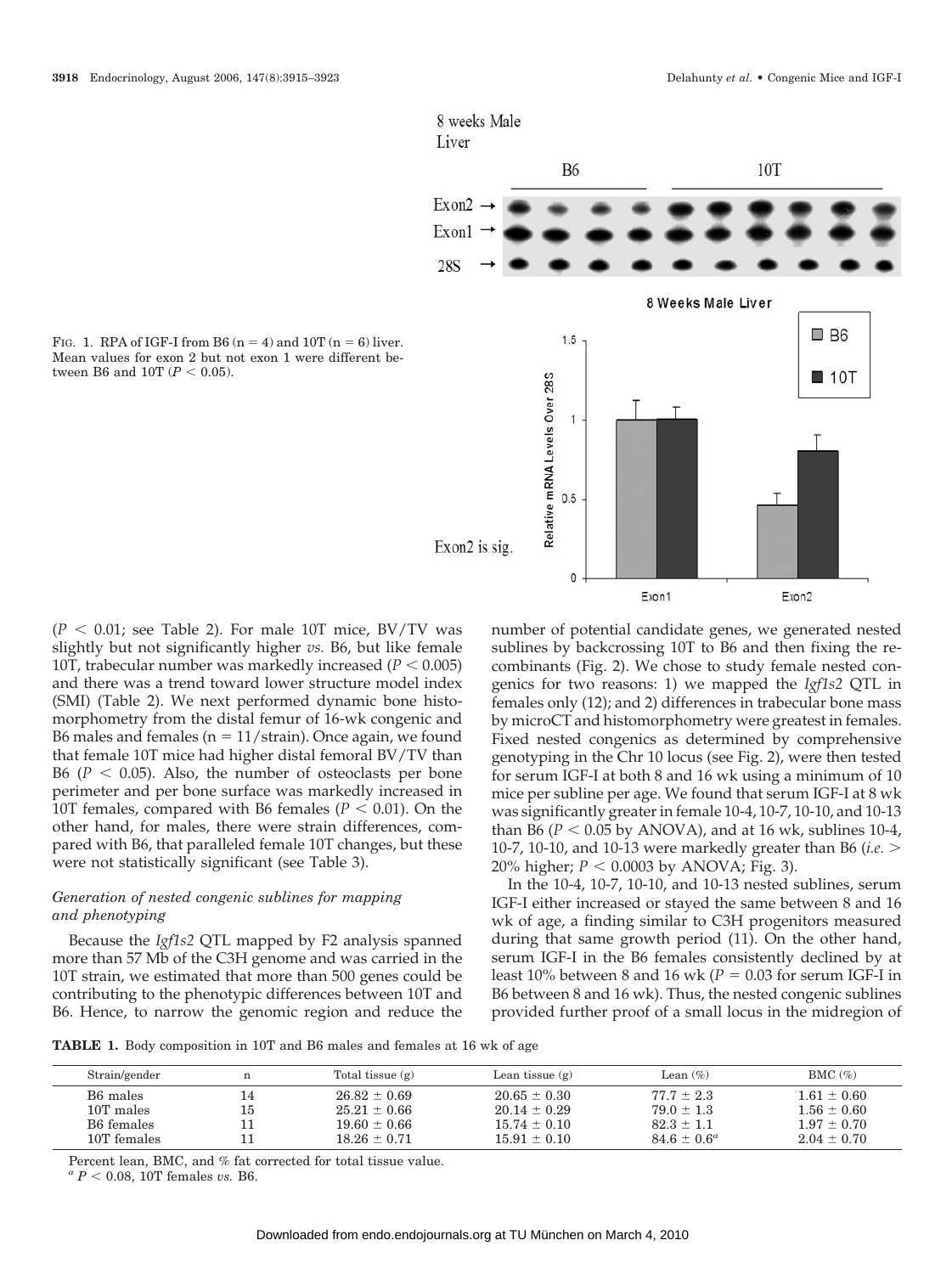| <b>TABLE 2.</b> MicroCT parameters in distal femurs of 8- and 16-wk 10T and B6 male and female mice |
|-----------------------------------------------------------------------------------------------------|
|-----------------------------------------------------------------------------------------------------|

| Phenotype            | B6 males           | 10T males                 | B6 females          | 10T females           |
|----------------------|--------------------|---------------------------|---------------------|-----------------------|
| 8 wk                 | $n = 16$           | $n = 18$                  | $n = 18$            | $n = 19$              |
| Total volume         | $2.416 \pm 0.048$  | $2.294 \pm 0.043$         | $2.008 \pm 0.024$   | $1.918 \pm 0.022^a$   |
| <b>BV/TV</b>         | $0.234 \pm 0.012$  | $0.235 \pm 0.011$         | $0.1186 \pm 0.004$  | $0.1255 \pm 0.004$    |
| <b>SMI</b>           | $1.676 \pm 0.089$  | $1.701 \pm 0.080$         | $2.614 \pm 0.038$   | $2.563 \pm 0.037$     |
| Trabecular thickness | $0.053 \pm 0.002$  | $0.052 \pm 0.001$         | $0.0433 \pm 0.0005$ | $0.0419 \pm 0.0004^a$ |
| Trabecular no.       | $6.283 \pm 0.079$  | $6.684 \pm 0.076^b$       | $5.089 \pm 0.046$   | $5.388 \pm 0.045^b$   |
| $16 \text{ wk}$      | $n = 23$           | $n = 20$                  | $n = 24$            | $n = 22$              |
| Total volume         | $2.448 \pm 0.037$  | $2.549 \pm 0.044$         | $1.968 \pm 0.020$   | $2.090 \pm 0.021$     |
| <b>BV/TV</b>         | $0.1950 \pm 0.008$ | $0.2033 \pm 0.009$        | $0.082 \pm 0.003$   | $0.096 \pm 0.003^b$   |
| <b>SMI</b>           | $1.794 \pm 0.078$  | $1.756 \pm 0.093$         | $2.969 \pm 0.047$   | $2.788 \pm 0.050^b$   |
| Trabecular thickness | $0.053 \pm 0.001$  | $0.050 \pm 0.001^{\circ}$ | $0.048 \pm 0.001$   | $0.049 \pm 0.001$     |
| Trabecular no.       | $5.293 \pm 0.053$  | $5.641 \pm 0.057^b$       | $3.788 \pm 0.040$   | $3.978 \pm 0.043^b$   |

 $\frac{a}{b}P < 0.05$  *vs.* B6.<br> $\frac{b}{c}P < 0.005$  *vs.* B6.

Chr 10 containing one or more genes that affected circulating IGF-I and was temporally regulated.

### *Skeletal phenotyping of the 10-4 subline*

To determine whether the skeletal phenotype was carried in the first set of nested sublines with the highest IGF-I levels, we measured femoral vBMD and BV/TV at 16 wk in sublines with a minimum of 10 mice/strain; *i.e.*:10-1, 10-2, 10-3, 10-4, and B6 controls. Only subline 10-4 showed statistically significant differences in measurements of trabecular bone by microCT and cortical bone by pQCT from B6. Distal femoral bone volume, total femoral mineral, midcortical density, trabecular number, connectivity density, and SMI were all significantly different in 10-4, compared with B6 ( $P < 0.02$  *vs.* B6 for all parameters, see Table 4). Other nested sublines showed no differences in trabecular or cortical parameters when compared with B6 (data not shown). Hence, greater circulating IGF-I in at least one nested subline was associated with enhanced bone mineral and mass.

#### *Candidate genes in the Chr 10 QTL*

The Chr 10 QTL is approximately 57 Mb in size, whereas the 10-4 region is less than 33 Mb. The latter region contains approximately 300 known genes and expressed sequence tags. However, with subline phenotyping for serum IGF-I, we were able to narrow the region to approximately 18.3 Mb and 148 genes (see Supplemental Fig. 1, published on The Endocrine Society's Journals Online web site at http:// endo.endojournals.org). As shown in Fig. 2, 10-7, 10-10, and 10-13 have higher serum IGF-I than B6 at both 8 and 16 wk, whereas 10-1, 10-2, and 10-5 do not. The most obvious candidate gene carried within the sublines that show higher serum IGF-I is *Igf1* itself (Fig. 4). However, three other genes are of interest: *Socs2*, which is an inhibitor of growth hormone signaling; *Elk-3 (Ets* domain protein), which is an activator of transcription in the IGF-I signaling pathway; and *Kitl* (Kit ligand), which can stimulate osteoclastogenesis. Finally, it is worth noting that QTL for two other phenotypes that may be regulated by IGF-I, vertebral BV/TV and whole-body growth, have also been mapped to this region (15, 24; and http://www.informatics.jax.org) (see Fig. 4). Thus, using sublines as mapping tools, we can narrow the list of candidate genes and subsequently determine by differential expression and sequence analysis the genetic determinants of IGF-I within this locus.

### **Discussion**

In this study, using the congenic 10T strain and its nested sublines as models, we demonstrated that allelic determinants in a gene or genes from the mid region of Chr 10 profoundly affect serum IGF-I and bone acquisition. We built the 10T congenic by introgressing about 57 Mb of the C3H genome on Chr 10 onto a B6 background. Two major phenotypes were considered a priori, IGF-I and BV/TV; these predictions were based on our previous F2 analysis of nearly 1000 female mice (12, 15). In fact, we found increased circulating IGF-I concentrations in the congenic 10T as well as parallel changes in hepatic and skeletal IGF-I mRNA expression across several ages. With respect to the skeletal phenotypes of the congenics, 10T female mice at 16 wk had significantly greater BV/TV and trabecular number, compared with B6. This was accompanied by histomorphometric evi-

**TABLE 3.** Histomorphometry of 10T and B6 at 16 wk of age in the distal femur

| B6 females $(n = 11)$<br>10T males $(n = 11)$<br>10T females $(n = 11)$<br>B6 males $(n = 11)$<br>Phenotype<br>$7.51 \pm 0.23^{\circ}$<br>$BV/TV$ $(\%)$<br>$10.59 \pm 0.30$<br>$10.80 \pm 0.48$<br>$6.86 \pm 0.58$<br>ObS/BS<br>$15.05 \pm 0.98^a$<br>$22.14 \pm 1.36$<br>$23.34 \pm 2.04$<br>$18.76 \pm 1.13$<br>OcS/BS<br>$7.37 \pm 0.49$<br>$7.41 \pm 0.47$<br>$15.70 \pm 1.17^a$<br>$10.24 \pm 0.44$<br>NOc/BP $(\mu m)$<br>$3.81 \pm 0.30$<br>$4.93 \pm 0.33$<br>$6.88 \pm 0.66^a$<br>$4.10 \pm 0.24$<br>$25.50 \pm 0.64$<br>$32.94 \pm 1.73$<br>$27.44 \pm 1.01$<br>$25.61 \pm 0.97$<br>TbTH $(\mu m)$<br>TbSp $(\mu m)$<br>$250.0 \pm 23.31$<br>$223.8 \pm 12.28$<br>$414.32 \pm 34.47$<br>$410.2 \pm 27.7$<br>TbN (liter/mm)<br>$2.38 \pm 0.13$<br>$3.73 \pm 0.26$<br>$2.39 \pm 0.16$<br>$4.07 \pm 0.18$ |  |  |  |
|-------------------------------------------------------------------------------------------------------------------------------------------------------------------------------------------------------------------------------------------------------------------------------------------------------------------------------------------------------------------------------------------------------------------------------------------------------------------------------------------------------------------------------------------------------------------------------------------------------------------------------------------------------------------------------------------------------------------------------------------------------------------------------------------------------------------|--|--|--|
|                                                                                                                                                                                                                                                                                                                                                                                                                                                                                                                                                                                                                                                                                                                                                                                                                   |  |  |  |
|                                                                                                                                                                                                                                                                                                                                                                                                                                                                                                                                                                                                                                                                                                                                                                                                                   |  |  |  |
|                                                                                                                                                                                                                                                                                                                                                                                                                                                                                                                                                                                                                                                                                                                                                                                                                   |  |  |  |
|                                                                                                                                                                                                                                                                                                                                                                                                                                                                                                                                                                                                                                                                                                                                                                                                                   |  |  |  |
|                                                                                                                                                                                                                                                                                                                                                                                                                                                                                                                                                                                                                                                                                                                                                                                                                   |  |  |  |
|                                                                                                                                                                                                                                                                                                                                                                                                                                                                                                                                                                                                                                                                                                                                                                                                                   |  |  |  |
|                                                                                                                                                                                                                                                                                                                                                                                                                                                                                                                                                                                                                                                                                                                                                                                                                   |  |  |  |

ObS/BS, Osteoblast surface/bone surface; NOc/BP, number of osteoclasts/bone perimeter; TbTH, trabecular thickness; TbSp, trabecular spacing; TbN, trabecular number.<br> ${}^a P < 0.05 \text{ vs. } B6.$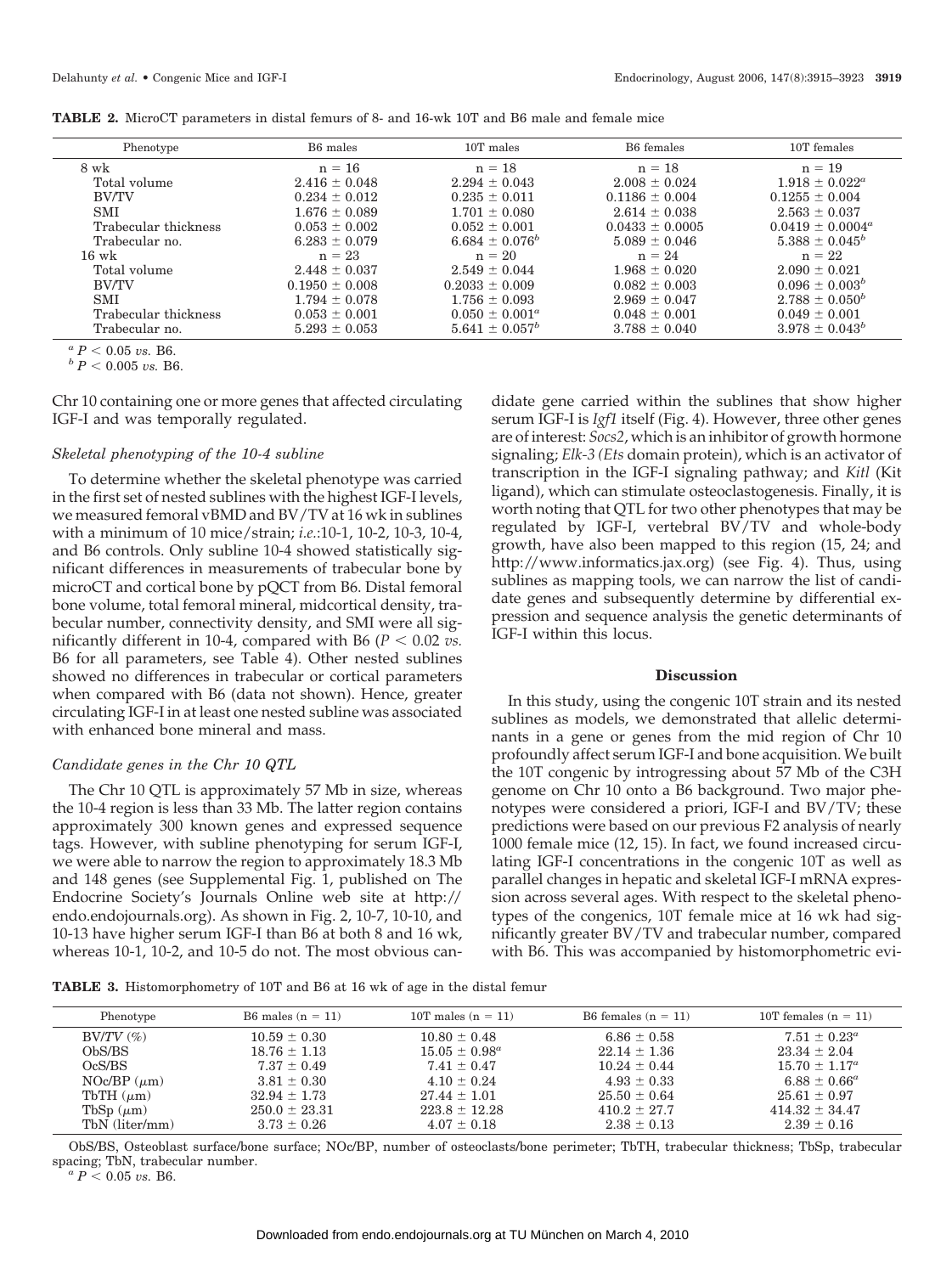FIG. 2. Nested congenic sublines generated from the 10T congenic. Genetic markers (Mit markers and single-nucleotide polymorphisms) are represented on the y-axis, and on the x-axis, the sublines that were generated to date, and

their position on Chr 10 adjacent to their identification. The four major candidate genes are noted in *bold*. *Igf1* is located at 88.7 Mb on this map. Nested sublines 10-15, 10-6, and 10-12 have recently been generated and are being phenotyped.

dence of greater numbers of osteoclasts but not osteoblasts. Taken together, these lines of evidence suggested that 10T mice had a high turnover skeletal phenotype, accompanied by increased serum and skeletal IGF-I. This conclusion is supported by generation of at least one nested congenic subline, 10-4, that recapitulated virtually all of the skeletal phenotypes found in the 10T congenic as well as the increase in serum IGF-I. Moreover, sublines carrying even smaller regions of C3H on a B6 background from recombination within the QTL (10-7, 10-10, 10-13) exhibited even higher serum IGF-I at 16 wk of age than age- and gender-matched B6 controls (*i.e.*  $a > 20\%$  increase over B6 controls).

Our data provide the first *in vivo* evidence of a functional relationship between allelic differences in IGF-I and bone acquisition. Unlike knockout or transgenic models, congenic mice exhibit only modest differences in circulating and skeletal IGF-I expression. Yet in many ways, the phenotypic feature of these mice parallel changes seen with targeted genomic strategies. For example, we recently showed that targeted overexpression of *Igf1* to bone using a Col1A1 promoter led to greater bone remodeling and increased osteoclastogenesis in adult mice, a finding remarkably similar to the 10T and 10-4 sublines (6). Thus, congenics provide proof of concept that a QTL in the midregion of mouse Chr 10 has a significant effect on both IGF-I expression and bone acquisition.

Because congenics carry allelic differences in a single locus, these mice also reflect the genetic heterogeneity inherent in the human population, thus providing a platform for understanding how heritable differences in IGF-I impact the skeleton (26). For example, the syntenic chromosomal region for mouse Chr 10 in humans is Chr12 q 21–24, which has been reported to have a major femoral BMD QTL in at least three human cohorts (1, 3, 4, 27). And single-nucleotide polymorphisms in the *Igf1* gene have recently been associated with both femoral BMD and circulating IGF-I in a large Chinese sibling cohort (28). Moreover, data from the current study are consistent with recent work identifying a QTL for BV/TV in B6C3F2 progeny in the same region as the *Igf1s2* QTL (15). Two other groups have found BMD QTL in the midregion of Chr 10 in different inbred strain crosses, and Klein *et al.* identified a femoral moment of inertia QTL between B6 and DBA/2 in the same region (29, 30, 31). Hence, there appears to be a conserved locus on mouse Chr 10 in mice and humans that affects both IGF-I and skeletal acquisition.

The phenotypic features of our congenics raise several important and provocative questions. First, there was some degree of gender specificity for the skeletal phenotypes of the

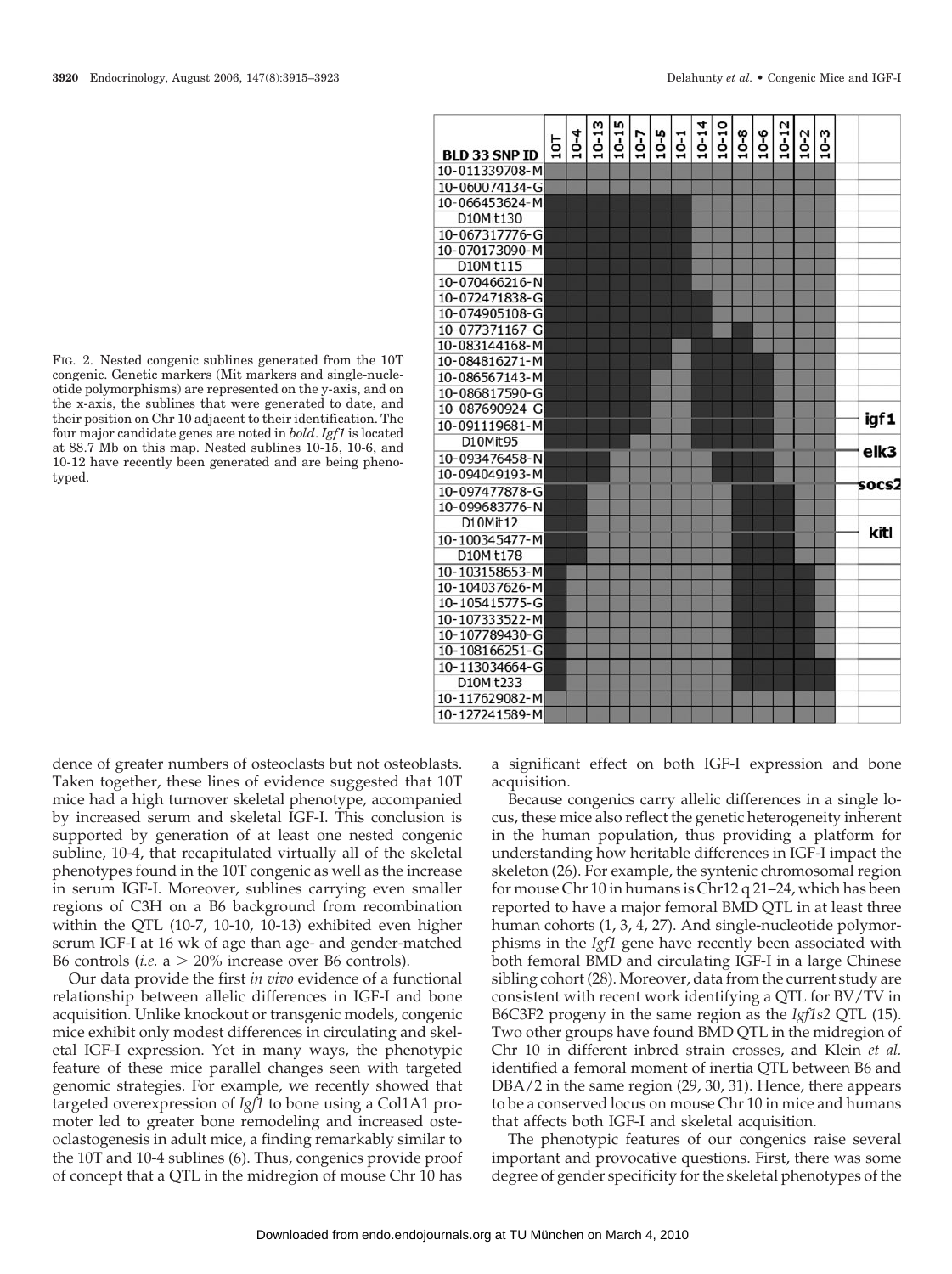

8 week female 10T subline IGF-I



FIG. 3. Differences in serum IGF-I across nested congenic sublines, compared with B6. Serum IGF-I in nanograms per milliliter is the y-axis, congenic sublines on the x-axis. A, At 8 wk, lines 10-4, 10-7, 10-10, and 10-13 are significantly different from B6 controls at *P* 0.05. B, At 16 wk, the sublines with *asterisks* showed at least a 20% higher serum IGF-I level, compared with B6 (*hatched bars*) (*P* 0.0003) and had significantly higher IGF-I levels than B6 at 8 wk of age.

sublines. For example, serum IGF-I was increased in both males and female 10T, but differences in BV/TV and osteoclast number, compared with B6, were more pronounced in 10T females than 10T males. A similar pattern was noted in the nested congenic subline 10-4, *i.e.* females exhibited

**TABLE 4.** MicroCT and pQCT of 10-4 females and B6 controls at 16 wk of age

|                      | B6                | $10-4$            | $P$ value     |
|----------------------|-------------------|-------------------|---------------|
| MicroCT              | $n = 17$          | $n = 14$          |               |
| Total volume         | $1.95 \pm 0.03$   | $2.07 \pm 0.03$   | $0.018^a$     |
| <b>BV/TV</b>         | $0.078 \pm 0.003$ | $0.083 \pm 0.003$ | $0.200^{b}$   |
| Trabecular no.       | $3.77 \pm 0.04$   | $4.14 \pm 0.05$   | ${<}0.0001^b$ |
| Connectivity density | $54.56 \pm 3.75$  | $76.81 \pm 2.89$  | $0.0004^b$    |
| <b>SMI</b>           | $3.04 \pm 0.04$   | $2.89 \pm 0.05$   | 0.0315        |
| pQCT                 | $n = 35$          | $n = 24$          |               |
| Total mineral        | $10.94 \pm 0.125$ | $11.68 \pm 0.146$ | $0.0003^a$    |
| Total volume         | $19.11 \pm 0.126$ | $20.03 \pm 0.147$ | $< 0.001^a$   |
| Midcortical density  | $1.185 \pm 0.004$ | $1.200 \pm 0.005$ | $0.030^{a}$   |
|                      |                   |                   |               |

*<sup>a</sup>* Body weight was a significant covariate.

*<sup>b</sup>* Femur length was a significant covariate.

marked increases in trabecular number and connectivity density with increased serum IGF-I, compared with B6, whereas male 10-4 mice showed slightly greater trabecular bone mass but significantly increased serum IGF-I in relation to B6.

Gender specificity for skeletal phenotypes has been described previously (24). Both Klein *et al.* and our group (17, 31) have reported gender differences for peak bone mass and serum IGF-I among congenic strains. The mechanisms surrounding this feature of QTL analysis are not clear yet are probably more frequent than reported. It should be noted that we mapped QTL for BMD and IGF-I in the original B6C3F2 progeny by phenotyping female mice only (12). Hence, we do not know whether male F2 mice would have a QTL for serum IGF-I and BMD in the same mid region of Chr 10. But QTL studies in progress, particularly in *lit/lit* mice on a C3H and B6 background, may help define gender specificity and its relationship to the GH/IGF-I axis (32).

We still to need clarify the relationship between genes controlling circulating IGF-I and those influencing bone acquisition. The Chr 10 QTL region represents approximately 57 Mb of genomic DNA with hundreds of genes that could influence both IGF-I and bone mass. Conversely, the QTL may possess two sets of genes for these phenotypes: one that regulates IGF-I expression and one that independently contributes to bone acquisition. Only through extensive skeletal phenotyping of the congenic sublines (*e.g.* 10-7 or 10-10), which carry a much narrower genomic region than 10-4, will we be able to determine how many genes may be present in this region and which ones regulate circulating and/or skeletal IGF regulatory pathways. Those studies are currently ongoing.

Another surprising finding was the developmental differences in serum IGF-I in the nested congenic sublines, compared with B6 progenitors. Several years ago we noted that in B6 females, between 8 and 16 wk, there was a modest but statistically significant decline in circulating IGF-I, not seen in female C3H mice (11). As we developed congenic sublines including 10T, we noted that differences in serum IGF-I in these strains were considerably greater at 16 than 8 wk of age, compared with age-matched B6 controls (*i.e.* 20%). This was due to a decline in serum IGF-I for B6 during the late phases of pubertal growth, whereas serum IGF-I in the sublines either did not change or increased. Similarly, the bone phenotype in the congenics was much more pronounced at 16 *vs.* 8 wk of age. These developmental differences resemble changes in female C3H mice during this period and strongly suggest that the genomic region of interest in mouse Chr 10 is temporally regulated. Whether this is due to enhanced growth hormone sensitivity, changes in sex steroids, or other factors remains to be determined.

With respect to identifying where the alleles are positioned that result in the IGF-I and skeletal phenotypes of the congenics, there are several plausible candidate genes. The 10T, 10-4, 10-7, 10-10, and 10-13 congenic mice all carry *Igf1* alleles from C3H, making it conceivable that a *cis*-acting polymorphism within that gene, or an enhancer adjacent to the *Igf1* gene, could affect transcriptional activity. We previously found a polymorphic sequence in the P1 promoter B6 in the *Igf1* gene that differed between C3H and that may be re-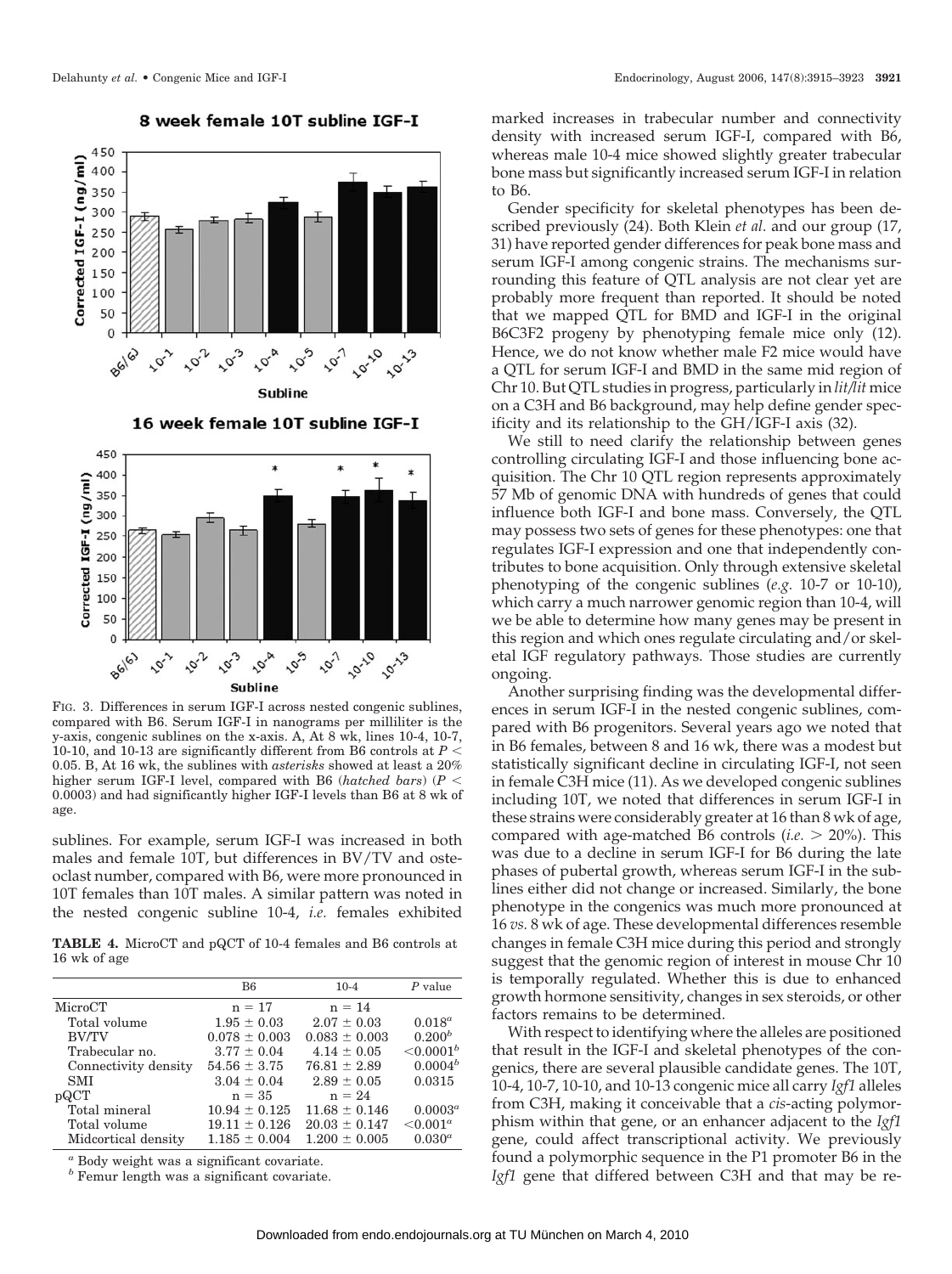



vQTL= vertebral BV/TV QTL wbgQTL=whole body growth QTL

sponsible for increased transcription (14). We recently also identified a single nucleotide polymorphism in the 3'-untranslated region of the *Igf1* gene between B6 and C3H that might affect message stability and is currently being investigated. Interestingly, two other groups (33, 34) have also found QTL in the same Chr 10 region for *Igfbp-5* and *Igfbp-3*, two IGFBPs that are regulated by IGF-I. Moreover, association studies in humans have reported polymorphisms in the IGF-I gene and serum levels of the protein (1).

Another candidate gene in this QTL is *Socs-2,* suppressor of cytokine signaling. It inhibits GH-mediated induction of IGF-I and knockout of this gene results in gigantism with increased body weight and greater femoral length (35). However, several lines of evidence suggest that *Socs-2* is not a candidate gene. First, before narrowing the sublines, we measured hepatic *Socs-2* expression by RPA in 10T and found slightly higher levels in 10T *vs.* B6 (Adamo, M. L., personal communication). This would not be consistent with either the skeletal or IGF-I phenotype of 10T or 10-4. Second, the 10-7 subline does not carry the *Socs-*2 gene yet has higher serum IGF-I than B6. Thus, we suspect *Socs-2* is not the gene driving the skeletal or IGF-I phenotypes in the 10 sublines. But the proximity of this gene to *Igf1* demonstrates how structural aspects of the mammalian genome align nicely with functional components.

We can eliminate another candidate, *Kitl*, a protein that can stimulate osteoclast recruitment because it is outside the locus identified from our new sublines (see Fig. 2). On the other hand, *Elk-3*, a transcription factor, is located closer to the *Igf1* gene and currently cannot be excluded. There is one report (36) of a targeted mutation in *Elk-3* that is associated with early lethality due to vascular defects and chylothorax. Although this gene is an unlikely candidate, it is conceivable that the *Igf1s2* QTL could carry a gene such as *Elk-3*, which targets expression of early genes in development, and thereby affects peak bone mass by up-regulating IGF-I transcription (36). Indeed, our group recently reported a strong QTL for areal BMD in the same region on Chr  $10(i.e. ~ 60 \text{ cM})$ in F2 female mice from a B6  $\times$  129 cross (29). This would imply conservation across inbred strains of a gene or genes that affect peak bone acquisition.

lines of evidence suggest there may be increased osteoclastic activity in the 10T and 10-4 congenic female mice. We found that 16-wk 10T females had higher BV/TV than B6; this was associated with greater numbers of osteoclasts and more trabeculae. The 10-4 subline also had more trabeculae, greater bone volume, lower SMI, and increased trabecular connectivity, compared with B6. These findings would be consistent with a high bone turnover state, particularly by 16 wk of age, a time when there are major differences in circulating IGF-I, compared with the progenitors. Whether these findings are related to increased skeletal IGF-I expression in all the major sublines is not clear yet. Nevertheless, IGF-I can stimulate bone remodeling and particularly bone resorption when administered exogenously to mice and rats or when overexpressed in bone (37). The mechanism for IGF-I induction of osteoclastogenesis is not well delineated, but IGF-I can stimulate receptor activator of nuclear factor- B ligand expression in ST-2 cells (25). Further studies will more clearly define the skeletal phenotype in the nested congenic sublines and the role of IGF-I in bone remodeling.

In summary, we generated nested congenic mice that have increased circulating IGF-I and a pronounced skeletal phenotype. These sublines are important model systems not only for dissecting the relationship between allelic differences in local/systemic IGF-I and bone acquisition but also for identifying heritable determinants of IGF-I expression.

#### **Acknowledgments**

Received March 3, 2006. Accepted April 24, 2006.

Address all correspondence and requests for reprints to: Clifford J. Rosen, M.D., The Jackson Laboratory, 600 Main Street, Bar Harbor, Maine 04609. E-mail: rofe@aol.com.

This work was supported by National Institute of Arthritis and Musculoskeletal and Skin Diseases AR45433 and AR 38933.

Disclosure: K.M.D., K.L.S., G.A.G., B.K.-J., M.L.A., L.R.D., C.A.-B., W.G.B., C.J.R., and L.G.H. have nothing to declare. J.L. has received consulting fees of less than \$10,000 and has equity ownership/stock options of less than \$10,000; and B.E.K. has disclosed receipt of lecture fees of less than \$10,000.

#### **References**

1. **Niu T, Rosen CJ** 2005 The insulin-like growth factor-I gene and osteoporosis: a critical appraisal. Gene 361:38 –56

Finally, with respect to the skeletal phenotype, several